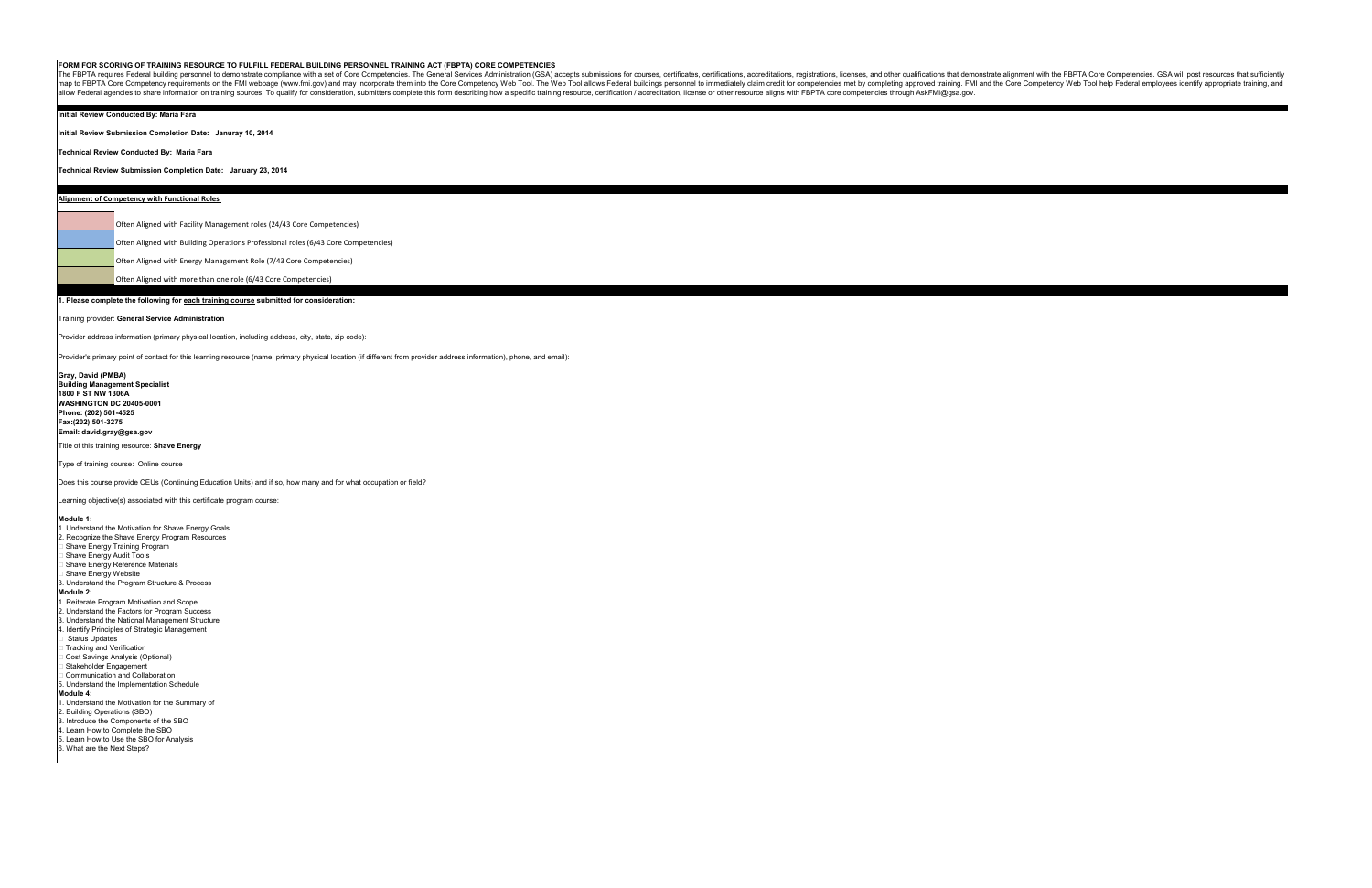**Module 5:** 1. Understand the Motivation for the Space Audit 2. Introduce the Components of the Space Audit Form 3. Learn How to Complete the Space Audit Form 4. Measurement Procedures 5. Indoor Air Quality Control, Lighting Levels 6. Learn How to Use the Space Audit for Analysis 7. What are the Next Steps? **Module 6:** 1. Understand the Motivation for the Energy Audit Checklist 2. Introduce the Components of the Energy Audit Checklist 3. Learn How to Complete the Energy Audit Checklist 4. Applying Best Practices 5. Learn How to Use the Energy Audit Checklist toward 6. Implementation **Module 7:** 1. Understand the Motivation for the Night Audit 2. Introduce the Components of the Night Audit Form 3. Learn How to Complete the Night Audit Form 4. Identify issues with equipment schedules 5. Learn How to Use the Night Audit Results 6. What are the Next Steps? **Module 8:** 1. Understand the Motivation for Verifying the Intake of Outside Air 2. Introduce the Components of the Outside Air Verification Form 3. Learn How to Verify the Intake of Outside Air Measurement Procedures Tool Inputs 4. Learn How to Analyze the Intake of Outside Air 5. What are the Next Steps?? **Module 9:** 1. Understand the Motivation for the Controls and Sequences Verification 2. Introduce the Components of the Controls and Sequences Verification Form (CSVF) 3. Learn How to Complete the CSVF 4. Learn How to Use the Results of the CSVF 5. What are the Next Steps? **Module 10:** 1. Understand the First Steps toward Implementation 2. Understand How to Utilize the Audit Tools

Delivery method and learning methods (delivery methods may include online instruction, classroom instruction, classroom instruction, or other means, and learning methods could include lecture, group work, essay work, quizz **to complete the in-house audits and implement changes based on audit findings. Each module is approximately 15 to 25 minutes in duration; it is approximately 6 hours of online training.**

3. Learn How to Effectively Engage the O&M Contractor Coordinate with the Controls Contractor as needed

4. Learn How to Effectively Engage the Building Tenants

5. Understand How to Strategically Affect Change

6. Understand How to Verify the Implementation of Energy Efficiency Measures

Length of training (in hours): **6 hours**

URL link to information about the training course, content, and/or syllabus: **https://sites.google.com/a/gsa.gov/national-shave-energy-program/reference-materials**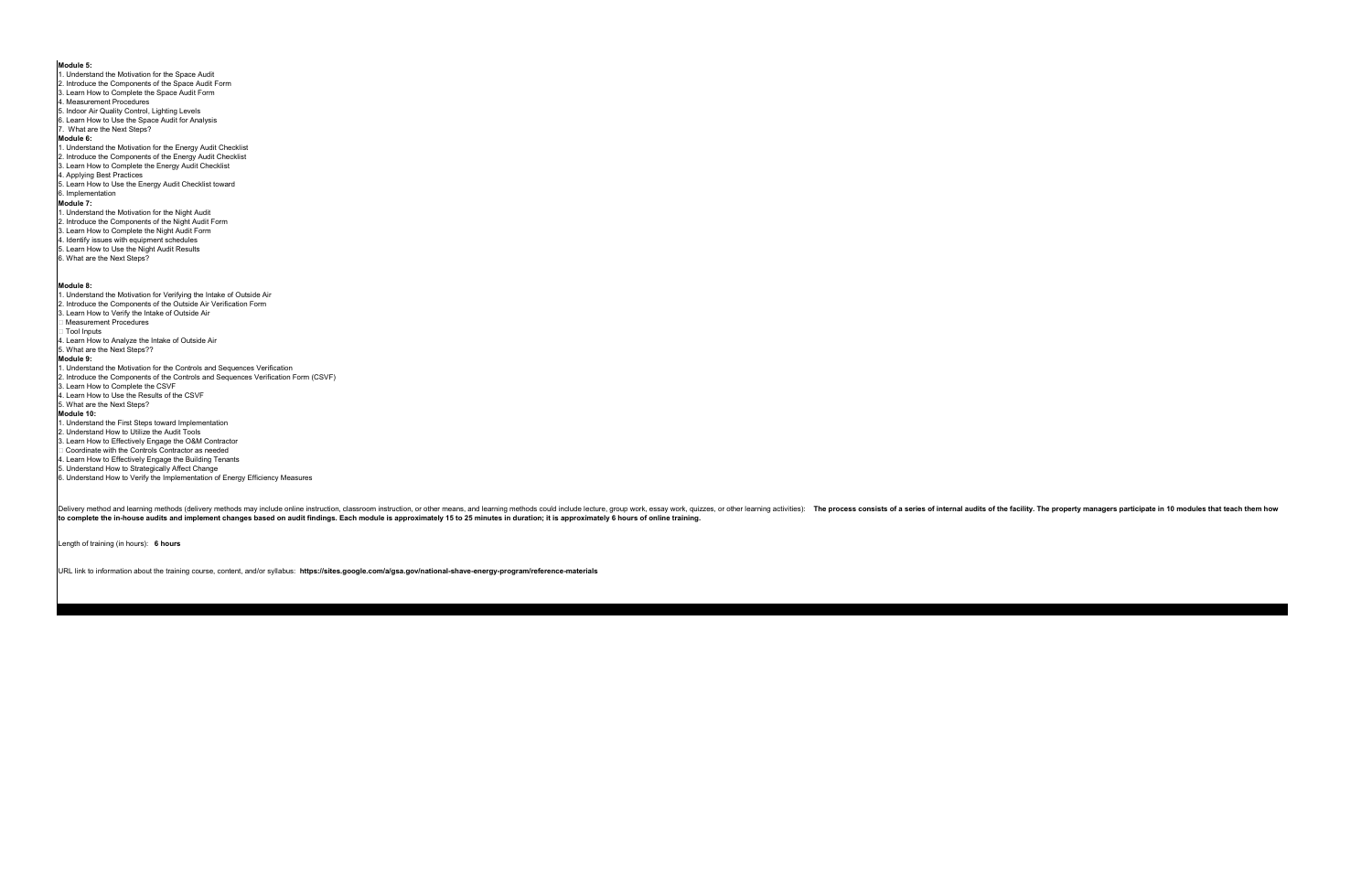|                                         |                               | 2. Review the course objective(s) that have been submitted as being aligned with required FBPTA performance criteria. Review the learning methods in the course that will support that learning objective(s). |                                                                                                                                                                                                                                                                                                                                                                                                                                                                                                             |                                                                       |                                                 |                                                                                                                    |                                              |                                         |                                                                       |                                          |                                                |                                                                  |                                                                |
|-----------------------------------------|-------------------------------|---------------------------------------------------------------------------------------------------------------------------------------------------------------------------------------------------------------|-------------------------------------------------------------------------------------------------------------------------------------------------------------------------------------------------------------------------------------------------------------------------------------------------------------------------------------------------------------------------------------------------------------------------------------------------------------------------------------------------------------|-----------------------------------------------------------------------|-------------------------------------------------|--------------------------------------------------------------------------------------------------------------------|----------------------------------------------|-----------------------------------------|-----------------------------------------------------------------------|------------------------------------------|------------------------------------------------|------------------------------------------------------------------|----------------------------------------------------------------|
| <b>FBPTA Core</b><br>Competency<br>Area | FBPTA Core<br>Competency      | Required FBPTA performance criteria                                                                                                                                                                           | Based on technical review of learning objectives and skills,<br>does this resource map to the performance criteria?                                                                                                                                                                                                                                                                                                                                                                                         | Initial Review:<br>Are all<br>submission<br>requirements<br>included? | <b>Initial Review:</b><br>clear and<br>logical? | Initial Review:<br>Are descriptions Are all materials<br>referenced<br>included with the Objectives<br>submission? | Technical<br>Review:<br>Learning<br>Reviewed | Technical<br>Review: Skills<br>Reviewed | Technical<br>Review: Are<br>there any<br>clarifications<br>requested? | If clarification requested, note<br>here | <b>Clarification Response</b><br>From Provider | <b>Technical Review:</b><br>Identify other material<br>submitted | <b>Fechnical Review:</b><br><b>Other Materials</b><br>Reviewed |
|                                         | ó<br>$\overline{\phantom{0}}$ | 1.1.1. Demonstrate familiarity with Building Systems.                                                                                                                                                         | Partial. This course received partial credit because it<br>covers only knowledge of HVAC systems. From review of<br>the course material, the course does not include content on<br>Electrical (and Standby generators), Mechanical/Plumbing<br>(and Fire protection systems), Vertical transportation,<br>Structural, Roofing, Building Envelope.                                                                                                                                                           | <b>Yes</b>                                                            | Yes                                             | Yes                                                                                                                | Yes                                          | Yes                                     | N <sub>o</sub>                                                        |                                          |                                                | Course syllabus and <b>Yes</b><br>modules                        |                                                                |
|                                         |                               | 1.1.4. Demonstrate ability to work with Facilities Team to establish<br>practices and procedures.                                                                                                             | Yes, based on the review of the learning objectives and the Yes<br>skills/materials covered, the topics listed should include<br>ability to work with Facilities Team to establish practices<br>and procedures.                                                                                                                                                                                                                                                                                             |                                                                       | Yes                                             | Yes                                                                                                                | Yes                                          | Yes                                     | <b>No</b>                                                             |                                          |                                                | Course syllabus and<br>modules                                   | <b>Yes</b>                                                     |
|                                         |                               | .1.6. Demonstrate ability to monitor and evaluate how well building<br>systems perform.                                                                                                                       | Yes, based on the review of the learning objectives and the Yes<br>skills/materials covered, the topics listed should include<br>ability to monitor and evaluate how well building systems<br>perform.                                                                                                                                                                                                                                                                                                      |                                                                       | Yes                                             | Yes                                                                                                                | Yes                                          | Yes                                     | No.                                                                   |                                          |                                                | Course syllabus and<br>modules                                   | Yes                                                            |
|                                         |                               |                                                                                                                                                                                                               |                                                                                                                                                                                                                                                                                                                                                                                                                                                                                                             |                                                                       |                                                 |                                                                                                                    |                                              |                                         |                                                                       |                                          |                                                |                                                                  |                                                                |
|                                         | <b>SC</b><br>$\circ$<br>ŏ     | 2.1.1. Demonstrate ability to collect Operating Data on system.                                                                                                                                               | Partial. Based on the review of the learning objectives and Yes<br>the skills/materials covered, the course is awarded credit<br>for the ability to read required: pressures, temperatures,<br>control panels and other operating parameters as required<br>using gauges, meters and computer systems as<br>necessary), but does not cover checking oil levels and<br>other required levels, or logging equipment reading and<br>report any inconsistencies<br>ability to collect Operating Data on system. |                                                                       | Yes                                             | Yes                                                                                                                | Yes                                          | Yes                                     | <b>No</b>                                                             |                                          |                                                | Course syllabus and<br>modules                                   | <b>Yes</b>                                                     |
|                                         |                               | 2.1.2. Demonstrate ability to adjust System Parameters as required.                                                                                                                                           | Yes, based on the review of the learning objectives and the Yes<br>skills/materials covered, the course should cover the ability<br>to adjust System Parameters as required.                                                                                                                                                                                                                                                                                                                                |                                                                       | Yes                                             | Yes                                                                                                                | Yes                                          | Yes                                     | No.                                                                   |                                          |                                                | Course syllabus and<br>modules                                   | Yes                                                            |
| $\mathbf{a}$                            |                               | 2.1.3. Demonstrate understanding of indoor air quality and how to test<br>and adjust it.                                                                                                                      | Partial. This course received partial credit because it<br>covers only knowledge of indoor air quality relative to<br>energy saving such as Co2 measurements and system<br>balancing ventilation. From review of the course material,<br>the course does not include content on air pollutant<br>sources, biological contaminants, and mold and related<br>control strategies.                                                                                                                              | Yes                                                                   | Yes                                             | Yes                                                                                                                | Yes                                          | Yes                                     | No.                                                                   |                                          |                                                | Course syllabus and<br>modules                                   | Yes                                                            |
|                                         |                               | 2.1.4. Demonstrate ability to analyze HVAC system performance.                                                                                                                                                | Partial. Based on the review of the learning objectives and Yes<br>the skills/materials covered, the course is awarded credit<br>for the ability to analyze HVAC system performance from<br>an energy perspective. The course does not cover the full<br>intent of the performance criteria relating to overall HVAC<br>performance. As the performance criteria is intended<br>primarily for building operators, it does not provide<br>information to the level required for a building operator.         |                                                                       | Yes                                             | Yes                                                                                                                | Yes                                          | Yes                                     | <b>No</b>                                                             |                                          |                                                | Course syllabus and Yes<br>modules                               |                                                                |
|                                         |                               | 2.1.5. Demonstrate ability to coordinate HVAC system changes.                                                                                                                                                 | Yes, based on the review of the learning objectives and the Yes<br>skills/materials covered, the course should cover the ability<br>to coordinate HVAC system changes.                                                                                                                                                                                                                                                                                                                                      |                                                                       | Yes                                             | Yes                                                                                                                | Yes                                          | Yes                                     | <b>No</b>                                                             |                                          |                                                | Course syllabus and<br>modules                                   | Yes                                                            |
|                                         |                               | 2.1.8. Demonstrate knowledge and ability to optimize HVAC controls.                                                                                                                                           | Yes, based on the review of the learning objectives and the Yes<br>skills/materials covered, the course should cover the ability<br>to optimize HVAC controls.                                                                                                                                                                                                                                                                                                                                              |                                                                       | Yes                                             | Yes                                                                                                                | Yes                                          | Yes                                     | <b>No</b>                                                             |                                          |                                                | Course syllabus and Yes<br>modules                               |                                                                |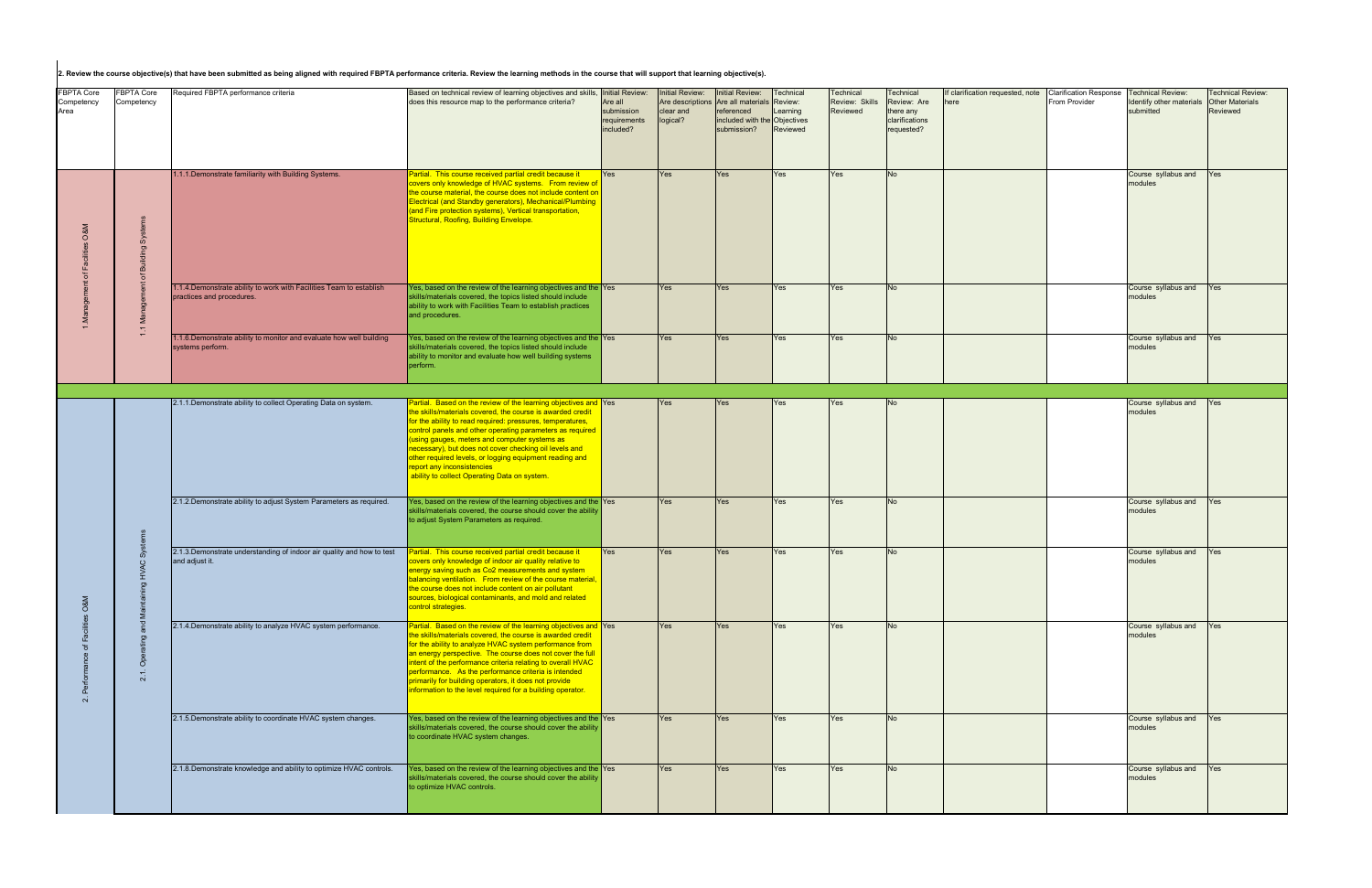|                                     | . Operating and<br>ining Electrical a<br>hanical Systems<br>2.2<br>aintail<br>Mech | 2.2.1. Demonstrate knowledge and ability with Lighting Systems.                                                                                                                                                                                                                      | Partial. This course received credit because the course<br>provides general knowledge of lighting systems. However<br>as the performance criteria is intended primarily for building<br>operators, it does not sufficiently provide information about<br>how to replace lamps, replace ballasts, maintain lamps and<br>ballast inventory.                                                                | <b>Yes</b> | Yes        | Yes | Yes | Yes |           |  | Course syllabus and<br>modules     | Yes |
|-------------------------------------|------------------------------------------------------------------------------------|--------------------------------------------------------------------------------------------------------------------------------------------------------------------------------------------------------------------------------------------------------------------------------------|----------------------------------------------------------------------------------------------------------------------------------------------------------------------------------------------------------------------------------------------------------------------------------------------------------------------------------------------------------------------------------------------------------|------------|------------|-----|-----|-----|-----------|--|------------------------------------|-----|
| Performance<br>of Facilities<br>O&M | 2.5. Best<br>ractices an<br>Innovation                                             | 2.5.1. Demonstrate knowledge of the "Ten Steps to Operational<br>Efficiency" - FEMP O&M Best Practices Guide Rev 3.0 pg 291.<br>(http://www1.eere.energy.gov/femp/pdfs/omguide_complete.pdf)                                                                                         | Yes, based on the review of the learning objectives and the Yes<br>skills/materials covered, the topics listed should include<br>knowledge of the "Ten Steps to Operational Efficiency" -<br>FEMP O&M Best Practices Guide Rev 3.0 pg 291.                                                                                                                                                               |            | <b>Yes</b> | Yes | Yes | Yes | <b>No</b> |  | Course syllabus and Yes<br>modules |     |
| $\infty$                            | 3.1.<br>Technology<br>Solutions                                                    | 3.1.6. Demonstrate ability to recommend and communicate policies.<br>Establish practices and procedures.                                                                                                                                                                             | Yes, based on the review of the learning objectives and the<br>skills/materials covered, the course should include the<br>ability to recommend and communicate policies. Establish<br>practices and procedures.                                                                                                                                                                                          | Yes        | Yes        | Yes | Yes | Yes | No        |  | Course syllabus and moYes          |     |
|                                     | :. Building<br>ation Syste<br>(BAS)<br>3.2                                         | 3.2.1. Demonstrate knowledge of a Building Automation System (BAS)<br>and Maintenance Management Systems (MMS)                                                                                                                                                                       | Partial. This course is awarded credit for general<br>knowledge of BAS, control strategies, and monitoring,<br>analyzing and reporting trends. However, the course does<br>not cover how equipment is entered into BAS,<br>monitoring and implementing overrides and alarm<br>procedures when necessary, or how BAS and MMS inter-<br>relate for operations and accounting systems.                      | Yes        | Yes        | Yes | Yes | Yes | <b>No</b> |  | Course syllabus and<br>modules     | Yes |
|                                     |                                                                                    | 4.1.1. Demonstrate knowledge of building systems and how they affect<br>energy use                                                                                                                                                                                                   | artial. This course is awarded credit for knowledge of the Yes<br>following systems and how they affect energy use: HVAC,<br>electrical, lighting, and building envelope. However, the<br>course does not cover motors and drives, or fuel systems.                                                                                                                                                      |            | Yes        | Yes | Yes | Yes | No.       |  | Course syllabus and<br>modules     | Yes |
|                                     |                                                                                    | 4.1.5. Demonstrate knowledge of Building Automation Systems (BAS)<br>and Control Systems.                                                                                                                                                                                            | Yes, based on the review of the learning objectives and the Yes<br>skills/materials covered, the course should include the<br>knowledge of Building Automation Systems (BAS) and<br>Control Systems.                                                                                                                                                                                                     |            | Yes        | Yes | Yes | Yes | No.       |  | Course syllabus and<br>modules     | Yes |
|                                     |                                                                                    | 4.1.8. Demonstrate knowledge of re-programming current systems and<br>expanding network of sensors and control devices to optimize HVAC,<br>lighting, and other automated systems.                                                                                                   | Partial. Based on the review of the learning objectives and Yes<br>ne skills/materials covered, the course is awarded credit<br>for providing a general knowledge of BAS and control<br>strategies to optimize system performance. However, as<br>the performance criteria is intended primarily for energy<br>managers, it does not provide information to the level<br>required for an energy manager. |            | Yes        | Yes | Yes | Yes | No.       |  | Course syllabus and<br>modules     | Yes |
|                                     |                                                                                    | 4.1.9. Demonstrate knowledge of how to incorporate occupancy sensors, Yes, based on the review of the learning objectives and the Yes<br>task lighting, and thermostatic set-points with weather forecasting and<br>other demand linked strategies to optimize building performance. | skills/materials covered, the topics listed should include<br>knowledge of how to incorporate occupancy sensors, task<br>lighting, and thermostatic set-points with weather<br>forecasting and other demand linked strategies to optimize<br>building performance.                                                                                                                                       |            | 'es        |     |     |     |           |  | Course syllabus and<br>modules     | Yes |
|                                     | Assess<br>Condition<br>$\mathbf{N}$<br>$\vec{r}$                                   | 4.2.1. Demonstrate knowledge of how to perform an Energy Savings<br>Assessment<br>http://www1.eere.energy.gov/femp/program/om_wgresources.html                                                                                                                                       | Partial. This course received credit for role of energy<br>audits and utility bill analysis. This course teaches how to<br>perform an Energy Audit, but does not provide information<br>about the various types of energy audits or utility bill<br><mark>analysis.</mark>                                                                                                                               | <b>Yes</b> | Yes        | Yes | Yes | Yes | <b>No</b> |  | Course syllabus and Yes<br>modules |     |
|                                     |                                                                                    | 4.5.5. Demonstrate knowledge and ability to identify and develop low-<br>cost and no-cost energy efficiency opportunities.                                                                                                                                                           | Yes, based on the review of the learning objectives and the Yes<br>skills/materials covered, the topics listed should include<br>ability to identify and develop low-cost and no-cost energy<br>efficiency opportunities.                                                                                                                                                                                |            | Yes        | Yes | Yes | Yes | No.       |  | Course syllabus and<br>modules     | Yes |
|                                     |                                                                                    | 4.5.6. Demonstrate knowledge and ability to provide operational support Yes, based on the review of the learning objectives and the Yes<br>to energy management control systems.                                                                                                     | skills/materials covered, the course should include the<br>knowledge and ability to provide operational support to<br>energy management control systems.                                                                                                                                                                                                                                                 |            | Yes        | Yes | Yes | Yes | <b>No</b> |  | Course syllabus and Yes<br>modules |     |
|                                     |                                                                                    |                                                                                                                                                                                                                                                                                      |                                                                                                                                                                                                                                                                                                                                                                                                          |            |            |     |     |     |           |  |                                    |     |